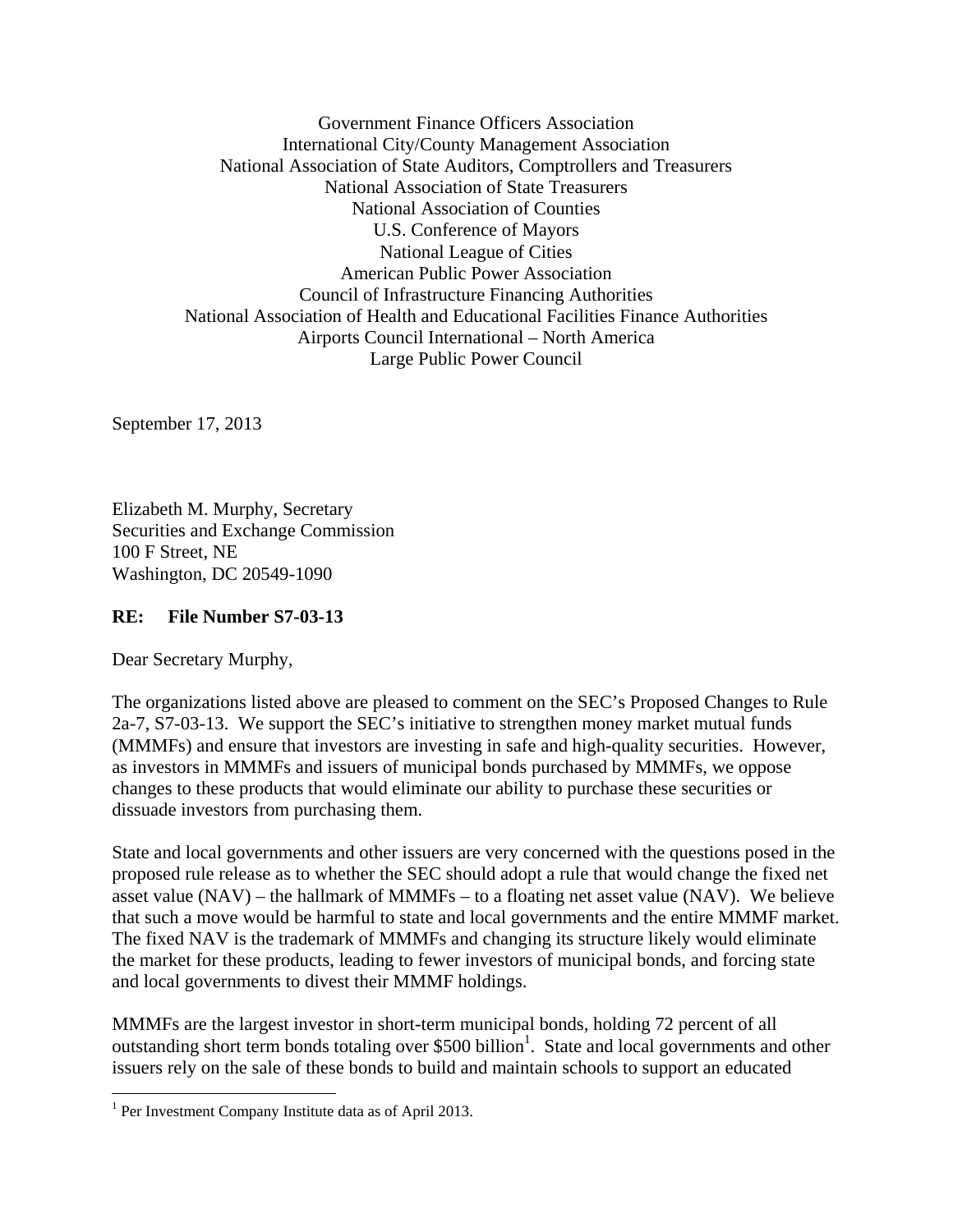workforce, and to build our roads, public transportation systems and airports, all of which are essential for supporting commerce. They also help to address the country's water infrastructure, public utilities, health care and affordable housing needs, as well as provide public safety infrastructure that ensures local and national security. Changing the NAV from fixed to floating, would make MMMFs far less attractive to investors, thereby limiting the availability for MMMFs to purchase municipal securities. Losing this vital investing power would lead to higher debt issuance costs for many state and local governments across the country, which could force the delay or cancellation of much-needed infrastructure projects that would have otherwise helped drive and support national economic output.

As investors, many state and local governments look to MMMFs as part of their cash management practice. In the GFOA Best Practice "Use of Various Types of Mutual Funds by Public Cash Managers," governments are encouraged to look to MMMFs for short-term investments, with appropriate cautions. One of the critical reasons for this recommendation is the fixed NAV found in these products. In fact, many governments have specific policies and laws for the investment of public funds that mandate MMMFs are to be used for their short and mid-term investments due to the fixed NAV.

MMMFs are a popular cash management tool because they are highly regulated, have minimal risk, and are easily booked. The SEC's proposal to require these funds to determine a daily NAV that could "float" would remove the flexibility of these products and make them increasingly difficult to manage. Further, floating the NAV would confront state and local governments with new and costly cash management and accounting system needs, as state and local cash management systems are not equipped to handle such a change. While no official estimate has been generated to illustrate these cost increases, a recent report by Treasury Strategies Inc. estimates that the total up-front costs for U.S. MMMF institutional investors to modify operations in order to comply with a floating NAV will be between \$1.8 and \$2 billion. We expect that moving to a floating NAV would also carry similarly significant costs for state and local governments.

If the SEC were to adopt a floating NAV for MMMFs, the organizations listed above expect that many, if not all, of their members would divest a significant percentage of their MMMFs and would have to look at competing products that in turn could be a riskier investment for public funds, more susceptible to market conditions, more difficult to account for and manage, and would have a lower rate of return.

Further, with regard to the SEC's proposal to define retail money market funds as those which limit investor redemptions to no more than \$1 million per business day (and are therefore exempt from the float NAV), it is important to note that some state and local governments have money market fund cash flows that are greater than \$1 million per business day, and some governments may need to redeem more than \$1 million of their investments per day. If the money market funds that these governments are invested in will no longer be permitted to use a stable NAV, this will only add to pressures on issuers to discontinue investing in MMMFs. As a result governments will be forced out of these funds and required to look to other investment vehicles that have historically paid lower yields or to other less secure products with equal or greater liquidity.